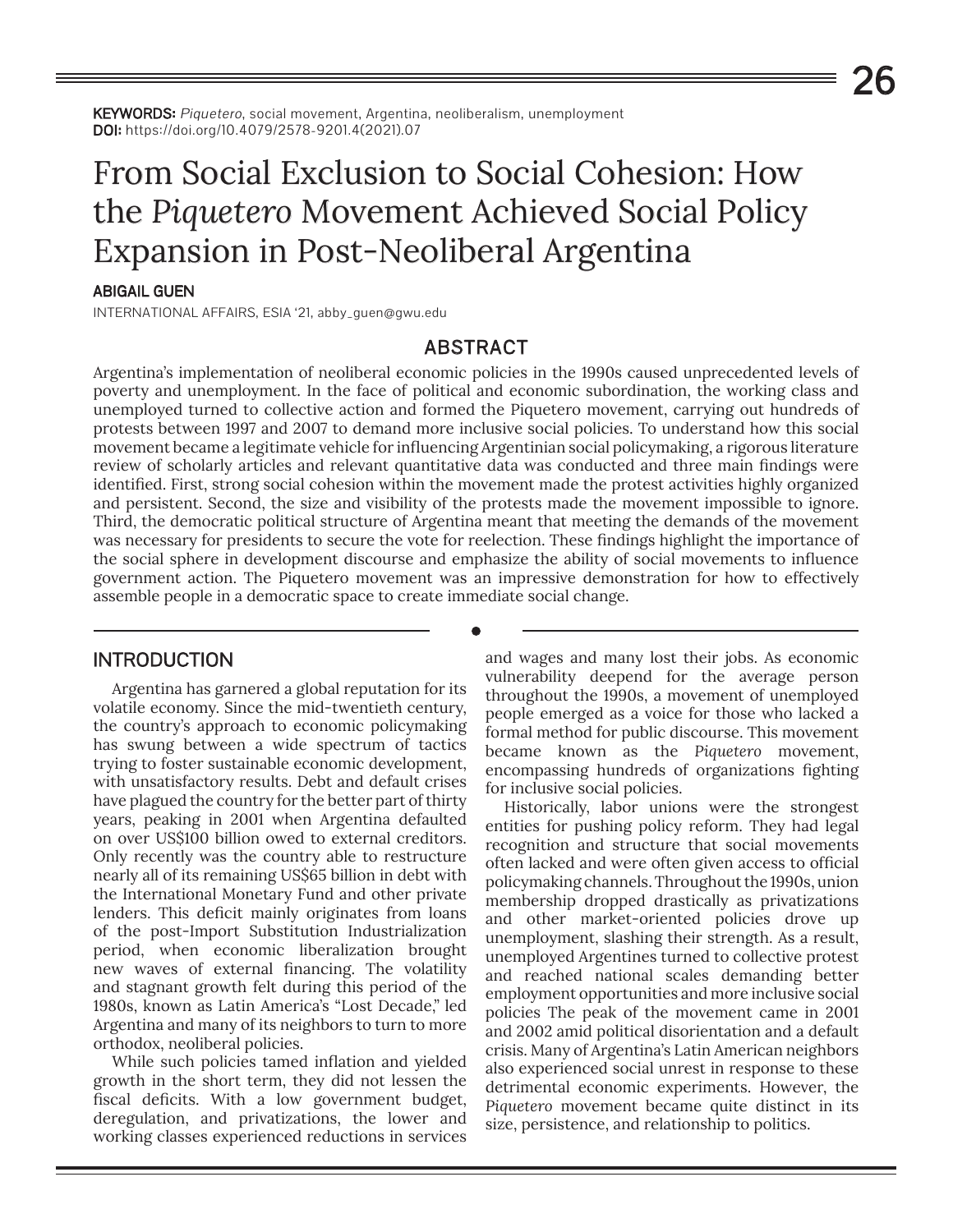This paper provides a country-level case study of Argentina, analyzing the causes, scope, and influence the unemployed *Piquetero* movement had on social policymaking. I will consider the timeframe from 1997 (when the first protest of the movement occurred) to 2007 (when Néstor Kirchner left office). Kirchner's exit provides a logical end date because the *Piqueteros* became much more incorporated into electoral politics and social policymaking under his administration. This trend lessened the movement's political autonomy and unification. Generally, I will discuss how economic policies enacted by Carlos Menem and Fernando de la Rúa were central to the rise and continued presence of the *Piqueteros*, and how their demands of each administration helped provoke Eduardo Duhalde and Néstor Kirchner to pass more inclusive social policies. I use Garay's definition of social policy, which encompasses "social transfers and services for individuals and households, such as pensions and income support programs, as well as health care and social assistance services" (Garay, 2016, p.29).

I argue that the movement was able to exert unprecedented influence over social policymaking for three reasons. First, the production of obvious losers through economic austerity measures from the late 1990s into the early 2000s catalyzed feelings of social cohesion and resilience among the groups that Garay deems as social "outsiders." To her definition, the outsiders who made up the *Piquetero* movement include "the urban informal sector – the self-employed, street vendors, and employees hired off the books – as well as rural workers and the unemployed" (Garay, 2016, p.1). The strong sense of common struggle fostered an environment of collective identity, which impassioned the unemployed and their peers to push for change.

Second, the sheer size and persistence of protests organized by unemployed Argentines, who generally would not have such political agency, allowed for constant demands to be made until results were won. Over a decade, the movement encompassed a variety of organizations and hundreds of thousands of people. Their tactics of picketing and street-barricading were highly disruptive, making a direct government response necessary for economic activity to carry on. The *Piqueteros* used their visibility to build legitimacy and position their protests as attacks on neoliberalism. Their strength and persistence were instrumental in winning them access to policy-making channels previously untouched by the unemployed.

Third, the *Piquetero* movement was able to warrant social policy expansion by making the meeting of their demands a political necessity. The lack of political and economic stability enjoyed by the Menem, de la Rúa, Duhalde, and first Kirchner administrations made the unemployed vote necessary to secure reelection. Fernando de la Rúa's 2001 resignation showed Duhalde and Kirchner that ignoring the demands of the social

movements was political suicide. In response, they dramatically expanded social policymaking and opened negotiation spaces for the unemployed to curtail the mass social unrest and maintain electoral support.

Many of the scholars mentioned in this paper describe certain policies enacted by administrations of the time as direct reactions to the protests. I only analyze several policies on a broad scale, as the full transformation of social policy from the late 1990s and early 2000s far exceeds the scope of this paper. I begin by discussing related literature, then move into a brief economic background on the neoliberal structural adjustments of the 1990s and how the results gave rise to the *Piquetero* movement. I then analyze three social policies passed by the state in response to the social movements and discuss my three theories for how and why the *Piqueteros* were instrumental in their passage and implementation.

## METHODOLOGY

This paper is a theoretical analysis of mainly qualitative literature covering four central themes: (1) social cohesion and social movement theory, (2) Argentinian labor and social policies, (3) Argentinian political and economic history, and (4) the *Piquetero* movement itself. These sources - in both Spanish and English - are pulled from a variety of scholarly journals, books, and articles from databases accessed through the GWU library system. Quantitative data from international organizations complement the qualitative findings, mainly in economic analysis and explanation of the scope of the movement, but the creation of new quantitative data was not the goal. Due to the COVID-19 pandemic, fieldwork was not possible. All conclusions are drawn from reading, analyzing, and understanding existing data and literature.

The central research question is "How was the *Piquetero* movement able to influence social policymaking so substantially in the post-neoliberal era?" Research began with theoretical literature on the rise and role of social movements in Latin America, ultimately leading to the identification of social cohesion as the most important conceptual factor for the *Piquetero* movement. This led to deeper exploration into the literature on Argentinian labor systems, economic history, and political structures, especially with respect to the Peronist Party - the *Partido Justiscialist* (PJ). With this background in mind, three hypotheses were formulated to answer the research question - the movement's strong and organized social cohesion, mass participation and visibility, and ability to use political circumstances to its advantage. Next, national-scale social policies passed during this time were identified and related to the hypotheses to conclude that the *Piqueteros* had a substantial influence on their creation and passage.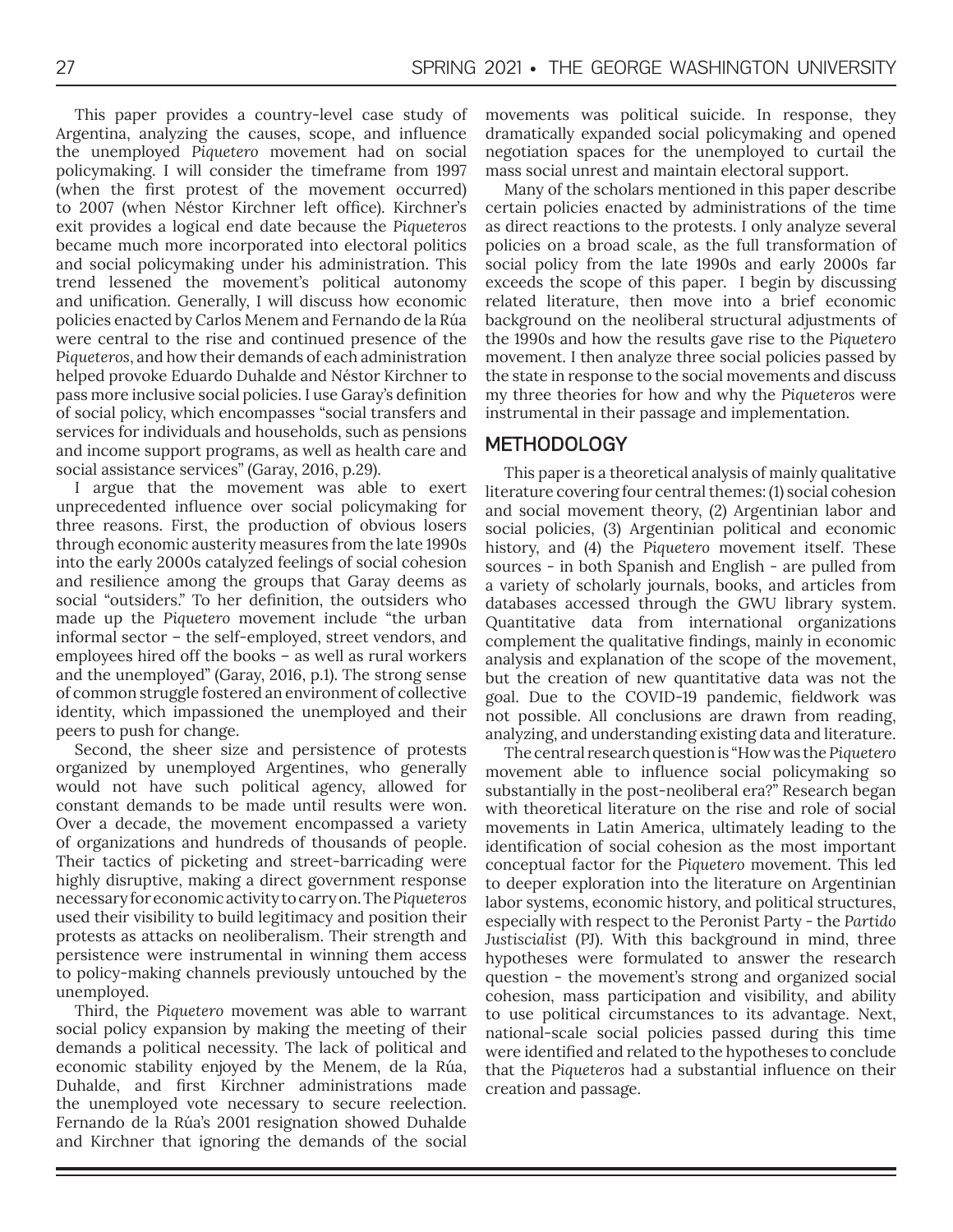## RELATED LITERATURE

Before 1997, popular demand for new social policies in Argentina mainly came from labor unions, who were able to lobby through corporatist channels facilitated by the government. Without this formal access to policymakers, the *Piqueteros* operated instead in the social space, seeking to integrate social life and the social economy into the political and economic narrative. Sánchez de Roldán argues that much of Latin America's development literature undervalues the importance of social action in shaping development, and introduces the "proper social issues" that must be considered more thoroughly. These issues are social vulnerability, social capital, social exclusion, social inclusion, and social cohesion (Sanchez de Roldán, 2012). I will focus mostly on how the exclusion of the *Piqueteros* from social programs and economic support fostered the last issue, social cohesion. I utilize the United Nations Economic Commission for Latin America and the Caribbean (ECLAC) definition of social cohesion, which is "the dialectical relationship between mechanisms of social inclusion/exclusion and people's reactions, perceptions and attitudes to the ways in which these mechanisms operate in producing a sense of belonging in society" (ECLAC, 2007, p.48).

Considering this relationship between social exclusion and social cohesion, Jenson details how social cohesion can be understood either through the relationship between society and governments or within a broader context to society as a whole (Jenson, 2010, p.7). In this case, the relationship between society and the government was weak, lacking meaningful vertical linkages. This lack of access to the government generated horizontal social cohesion between poorer classes who were not getting the support they needed. The growing number of unemployed Argentines and precarity for those working in the informal sector generated a great deal of social and economic vulnerability. Tokman stresses the relationship between vulnerability and the informal sector, asserting that the larger the informal sector, the greater the public perception of insecurity. As a growing number of people lost their formal employment and thereby social protection, feelings of insecurity drove many Argentines to civil society groups for support (Tokman, 2007, p. 87). What goes beyond Tokman's consideration is that the unemployed used these feelings of insecurity to leverage organizational legitimacy, not just informal workers. It was both the real and perceived insecurity felt by the unemployed that gave the *Piquetero* movement a strong foundation on social cohesion and collective struggle and pushed it comfortably into the political sphere.

Retamozo argues that the rise and success of the *Piquetero* movement hinge on two social conditions: the process of class restructuring as quality of life deteriorated and the visibility of the protests. These conditions align with my hypotheses of the importance of social cohesion and mass organization, and help explain how space was created for collective action among citizens experiencing the same challenges (Retamozo, 2006, p. 112). Retamozo and Becloweicz both explain how the deterioration of neoliberal hegemony allowed the rise of new alternatives in the social, political, and economic spheres (Bencloweicz, 2006, p. 129). For the *Piqueteros*, this meant an appropriate space to exercise social cohesion.

To develop their insecurity into action, the *Piqueteros* turned to the social and solidarity economy. Veltmeyer describes the social and solidarity economy as both an alternative development model and a vision of development through social transformation. He claims that it can be functional in both capitalist and anticapitalist movements by becoming a third sector that complements the public and private sectors. This is the case in Argentina, wherein the social and solidarity economy – through mass protest and organized movements – became a mechanism for advocating social policy expansion aimed at lessening poverty and inequality. He deems the 1990s the "Age of Resistance" as the Washington Consensus – the market-oriented structural reforms prescribed by D.C.-based institutions to developing Latin American countries in crisis – fell and a post-neoliberal framework was ushered in (Veltmeyer, 2018, p. 39). Effectively, the goal was to shift the political focus from the growth-oriented economy to the social economy.

To this end, there is an important link between social movements, economic circumstances, and political systems. As unions declined in the 1990s, the acknowledged relationship between the political and social spheres did not fall with them. Instead, social movements distinguished themselves from unions and political parties to demand change in the relationship between individuals and the collective. Bacallao-Pino argues that social movements inherently push against institutional politics by demanding concessions for sectors of the population often excluded from clientelist networks (Bacallo-Pino, 2016, p. 118-119). Indeed, the access to policymaking that the *Piqueteros* won for themselves went against the established corporatism that had long excluded them.

Bellinger and Arce posit the rise of unemployed citizens in the framework of democracy. Much of the literature on the effects of neoliberal reform on society, they state, argues that social demobilization occurs under structural adjustment. Instead, while unions declined, lower socioeconomic classes repoliticized (Bellinger & Arce, 2011, p. 691) and became reincorporated (Rossi, 2019, p. 7) within and outside of formal party politics. Democratization coincided with the deterioration of living standards but "expanded the scope for citizen mobilization against exclusionary economics" (Grugel & Riggirozz, 2012, p. 6). On the heels of the brutal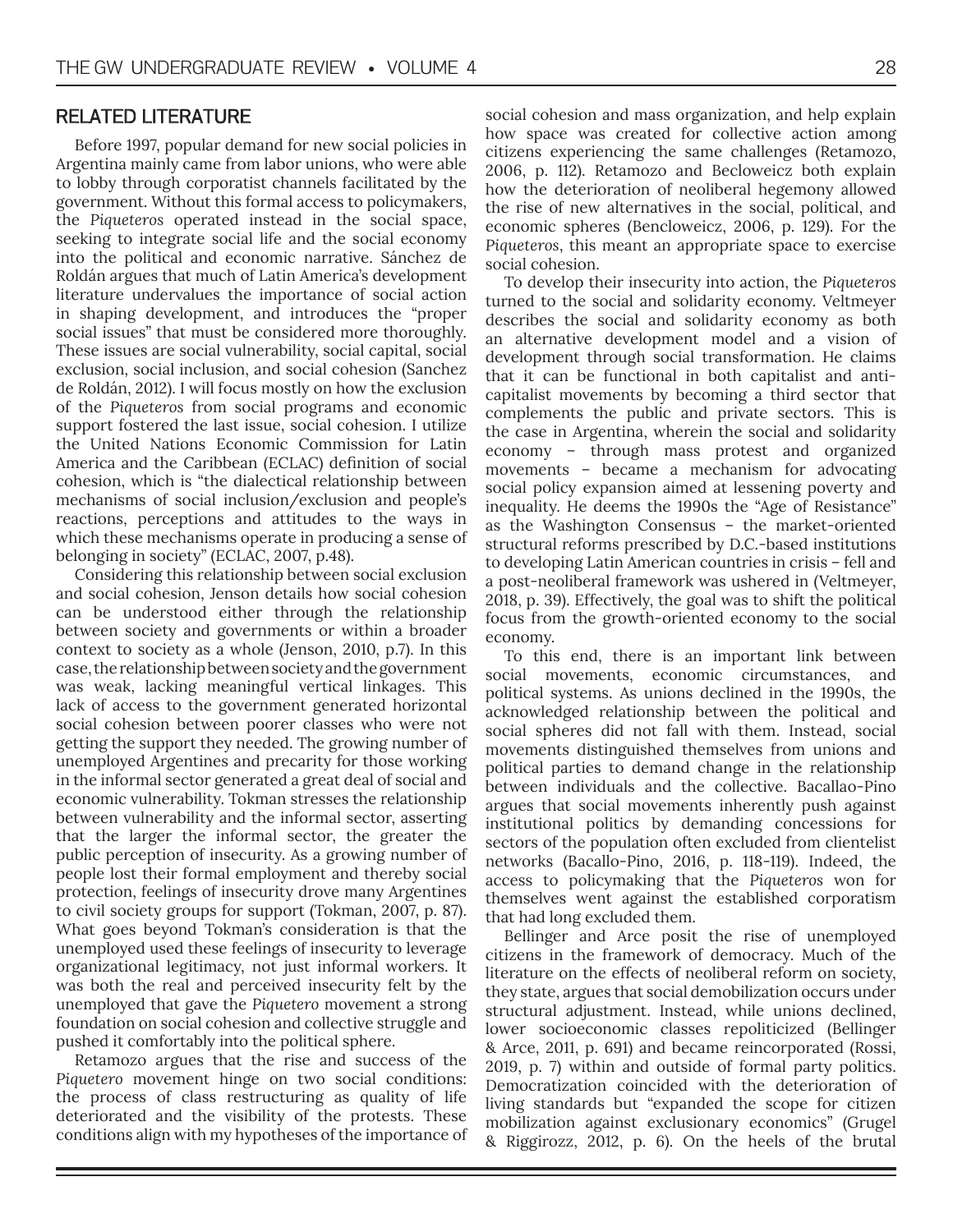Videla dictatorship, emphasis on democratic principles created the conditions for social movements to become legitimate vehicles for government agenda-setting. These arguments will support my third claim for the success of the movement in the social policy arena; the democratic nature of the administrations under consideration underpins the need for presidents to respond to the protests to maintain electoral support.

I will begin with a brief economic history of Argentina that explains the structural changes that catalyzed feelings of social exclusion and cohesion, and ultimately led to the rise, strength, and success of the *Piquetero* movement.

## THE ERA OF NEOLIBERAL REFORM

Argentina's economic history over the twentieth century is riddled with volatility, stop-and-go economics, and frequent shifts in economic models. Along with many of its neighbors, Argentina adopted Import Substitution Industrialization (ISI) from 1945-1976, enacting industrial policy and restricting trade. Despite early growth and investment, the shortcomings of ISI became clear in the 1960s; Argentina lacked competitiveness in its manufacturing sector with an overvalued exchange rate, left its agricultural sector under-invested in, and racked up large fiscal deficits. Attempts to finance these deficits brought the average consumer price inflation to over 300% between 1975 and 1990, slashing the purchasing power of Argentine citizens (Brown, 2004, p. 222).

When the country fell under the military government of General Jorge Rafael Videla in 1976, drastic measures were taken towards austerity and liberalization - a common approach among hyperinflationary economies in Latin America at the time (Kaplan, 2013, p. 49). The move away from economic populism brought rigid defense of a fixed exchange rate, which required increasing external borrowing (Franko, 2019, p. 84). The massive fiscal deficit and lack of export revenues to finance the high ratio of debt to GDP left Argentina, alongside many of Latin America's nations, vulnerable to the domestic and international shocks of the 1980s "Lost Decade." Once democraticallyelected President Raúl Alfonsín took office, he deepened economic commitment towards Washington Consensusguided reforms to tame the inflation and reduce the

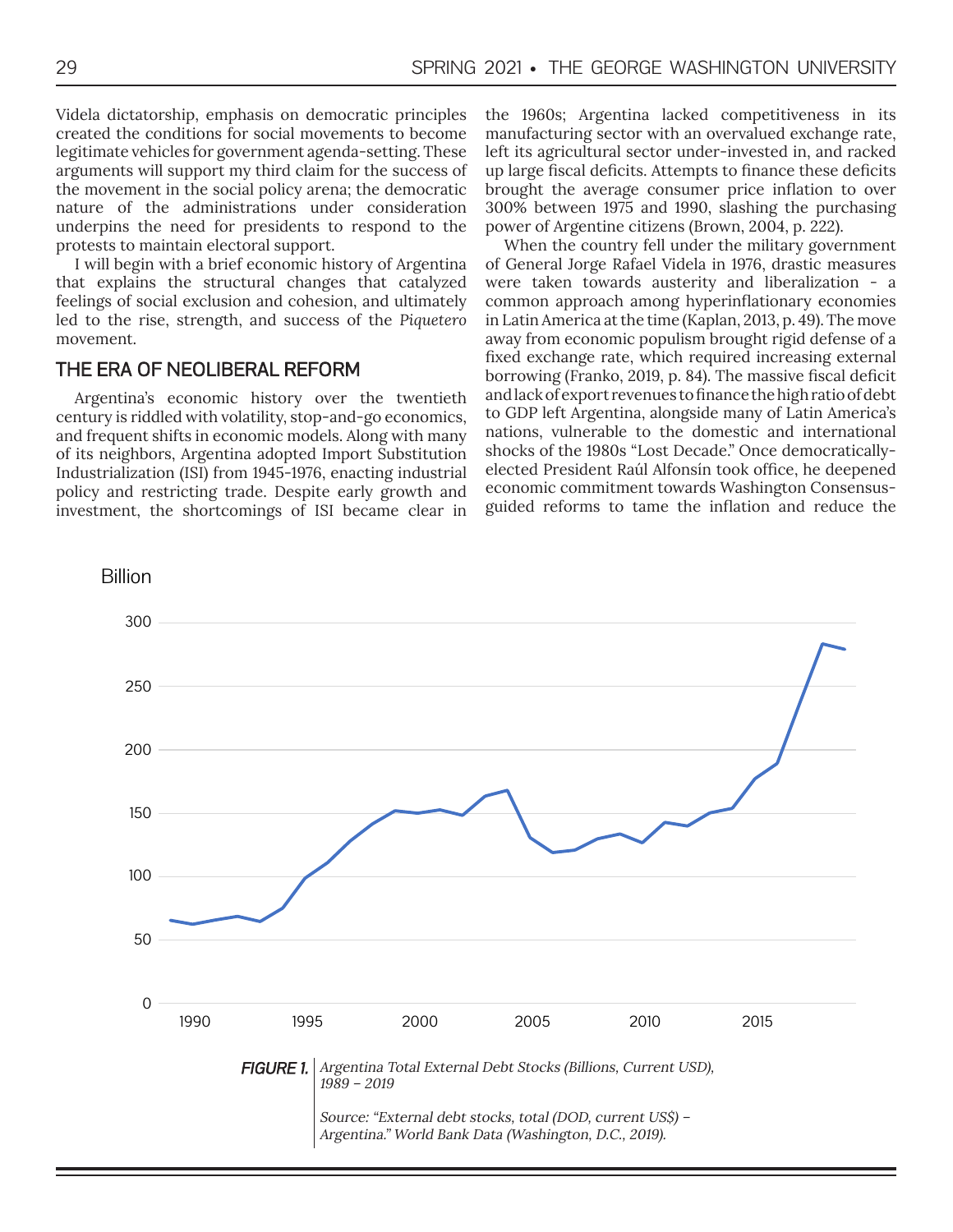deficit. Despite his intentions, public backlash curbed his attempts to fully commit to the neoliberal approach, and by 1989, price inflation rebounded and reached over 3,000%, spelling the end of Alfonsín's rather slow-moving term (Brown, 2004, p. 266).

Neoliberal structural adjustment truly took place under Carlos Menem in 1994. Despite being a member of the *Partido Justicialista*, which often promoted state spending and redistributionist policies, Menem also undertook swift policy action to implement neoliberal reforms. Along with selling off hundreds of state-owned companies to the private sector and reducing trade barriers, he proposed and enacted the Convertibility Plan in 1991, which reduced government spending, increased privatizations, and most notably pegged the peso to the dollar at a 1:1 rate with fully backed reserves (Tiechman, 2004, p. 57). While meant to bring currency stability and tame inflation, the continued reliance on fiscal spending to fill the gap between tax revenues and government expenditures meant the deficit kept growing (Brown, 2004, p. 270) During his term, international debt obligations grew from \$62 billion to \$127 billion, as seen in Figure 1, and a wave of capital flight ensued. Argentina became reliant on the IMF and other external creditors, and eventually the IMF refused to issue more loans until the country complied with its austerity conditionalities. By the late 1990s, the effects of the loan cycle on the lower classes were massive.

At the heart of the socioeconomic struggle was increasing unemployment, shown in Table 1. Between 1991 and 1997, unemployment rose from 6.5% to 16.8%, largely due to privatizations. Profits from these privatizations were used to service debts rather than engage in social spending (Teubal & Rodriguez, 2001, p. 68). Accordingly, many Argentines felt that neoliberal policies had only harmed them. Services that had once been accessible were suddenly expensive and becoming increasingly complex, and prices were soaring. Any macroeconomic growth potential from the 1990s restructuring was offset by rising social exclusion. The country's Gini coefficient, which measures wealth inequality on a scale from 0 (perfectly equal) to 100 (perfectly unequal), increased from 46.8 in 1991 to 49.1 in 1997 and peaked in 2002 at 53.8.

Anger over these conditions rose steadily after Menem's reelection in 1995, and 1997 marked the first wave of protests considered part of the *Piquetero* movement. Early protests took place in select provinces that had been hit especially hard by unemployment. They demanded greater workfare benefits and better distribution of existing funds, claiming that social safety nets were insufficient. In 1998, several of the largest unemployed organizations merged into strong coalitions that would become foundational in the *Piquetero* movement.

## THE RISE OF THE PIQUETEROS

I pull strongly from Rossi's 2019 work to explain the rise of the *Piquetero* movement. He deems the struggle for reincorporation by the unemployed as the driver of the movement, with the central grievances being the

| Year | Unemployment | Year | Unemployment |
|------|--------------|------|--------------|
| 1990 | 7.6%         | 1999 | 16.1%        |
| 1991 | 6.5%         | 2000 | 17.1%        |
| 1992 | 7.1%         | 2001 | 19.2%        |
| 1993 | 11.6%        | 2002 | 22.5%        |
| 1994 | 13.3%        | 2003 | 17.3%        |
| 1995 | 18.9%        | 2004 | 13.6%        |
| 1996 | 18.8%        | 2005 | 11.6%        |
| 1997 | 16.8%        | 2006 | 10.2%        |
| 1998 | 14.8%        | 2007 | 8.5%         |

**TABLE 1.** Unemployment by Year (1990-2007)

Source: "Argentina – Unemployment Rate," Knoema: World Data Atlas, 2019.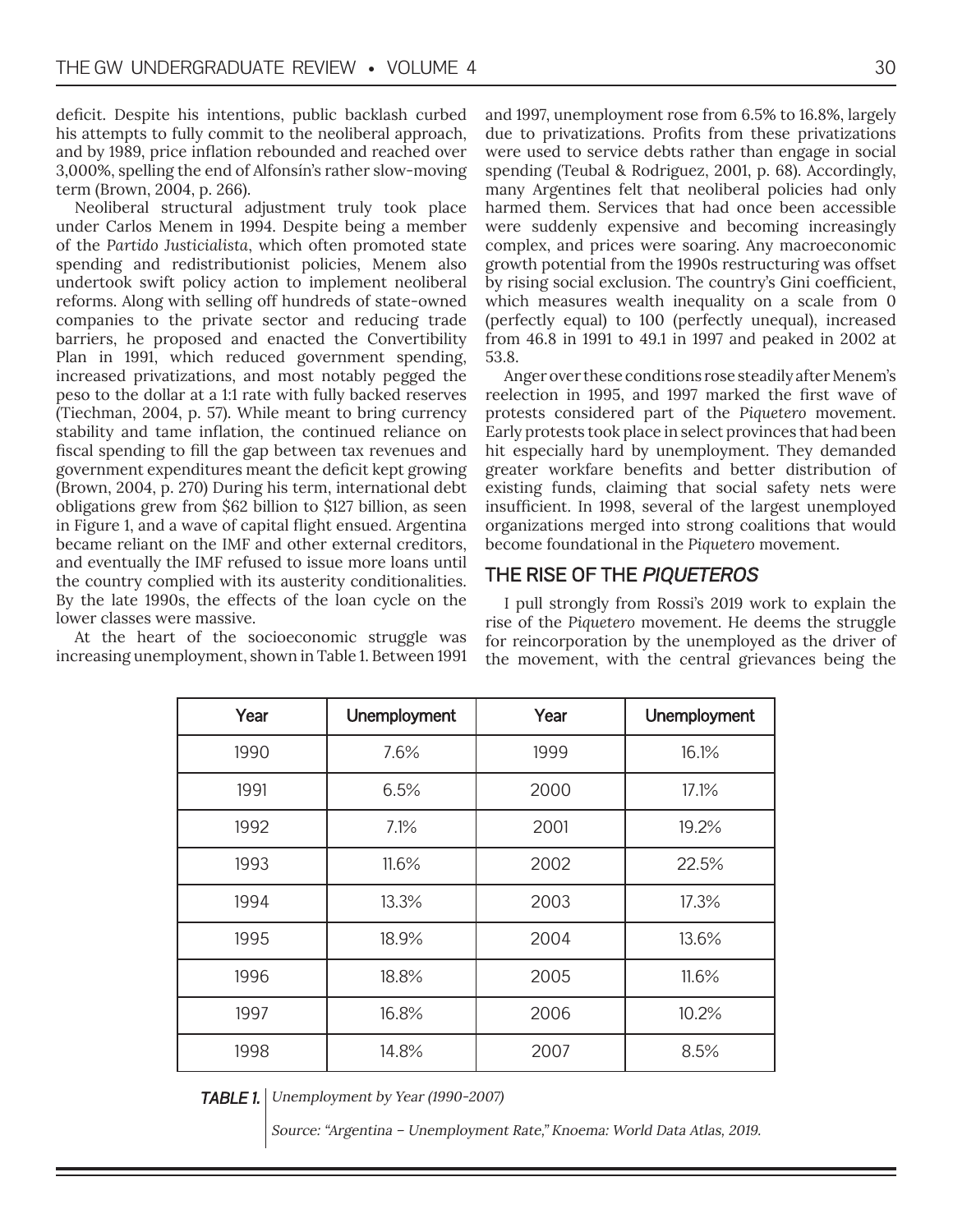lack of work opportunities and social safety nets and the exclusion from clientelist politics. The *Piqueteros* became "the main national, social movement in the struggle to shape a post-neoliberal arena in Argentina, made up of unemployed citizens and informal workers" (Rossi, 2019, p.5). Their methods of picketing and blocking roads began in the Neuquen Province, where thousands of workers lost their jobs when YPF, one of Argentina's largest energy corporations, was privatized. Newly jobless, hundreds of people organized their first roadblock in 1996 to demand compensation and new opportunities (Almeida, 2007, p. 123). The method quickly spread across the country as an effective approach to organizing people outside of workers' strikes and manifested into the name of the movement as the "Picketers" – the *Piqueteros*.

The *Piqueteros* tended to be affiliated with groups from the left, most notably with the *Partido Justicialista*. Over time, the party underwent extensive restructuring into a machine party, which pushed some party members towards civil society groups more on the political periphery. This reformulation gave way for alternative avenues for the poorer classes to organize alongside the party, which were also fueled by the reduction in union power (Rossi, 2019, p. 72). Between 1985 and 2000, union membership rates fell from about 67.5% to 31.7% (González, Medwid & Trajtemberg, 2009). No longer having a structured group through which to fight for social policy reform, former union members and the unemployed turned to social movements to voice their demands.

Scholars seem to settle on three social movement organizations (SMOs) that truly founded the *Piquetero* movement. The first was the *Movimiento de Trabajadores Desocupados* (MTD), comprised of left-wing Guevaras and autonomists who remained more on the periphery of the political sphere. The second was the Maoist Classist and Combative Current (CCC), estimated to have about 70,000 members and known to be more central on the political spectrum than many of its left-leaning counterparts. The final SMO was the *Federación de Tierra*, *Vivienda y Hábitat*  (FTV), which aligned with the *Central de Trabajadores Argentinos* (CTA) labor union. The FTV had an estimated 125,000 members and was most involved in direct political negotiations with the government (Salvochea, 2008, p. 305). The spectrum of political alignment and involvement among these three central SMOs, which each encompassed a variety of smaller organizations under their ideological umbrellas, contributed to the movement having a wide range of followers. Accordingly, the various arms and offshoots of the movement were differentiated by region, collective identity, and general approaches to social dialogue.

The first wave of unemployed protests considered part of the *Piquetero* movement broke out in 1997. Menem's unwavering commitment to the Convertibility Plan and structural adjustment cost him electoral popularity, and each successive year of his incumbency saw more organizations joining the movement. Though protests briefly subsided when his successor, Fernando de la Rúa, took office, the continued inability of their administrations to sufficiently meet the demands of the unemployed population set the stage for the continued momentum of the *Piquetero* protests into a national movement.

## REACTIONARY SOCIAL POLICIES ON THE NATIONAL SCALE

It was not until after de la Rúa's resignation that targeted and nationally reaching social policies were truly proposed and passed. Among many others, three key policies were passed under Duhalde and Kirchner that helped to alleviate the economic burden felt by lower-class Argentines in the sectors of unemployment, pensions, and health care. The *Piquetero* movement was instrumental in shaping the social discourse and provoking the passage of each.

## Unemployment

After five presidents passed through the *Casa Rosada*  in just a week, the beginning of Duhalde's 2002 term brought the recognition that the government needed to listen to the demands of the people. His first attempt was the *Plan Jefes y Jefas de Hogar Desocupados* (Program for Unemployed Heads of Household, or PJJHD). The plan involved a monthly cash transfer of AR\$200 (about US\$66 at the time) to unemployed households with children under 18 or disabled persons. To incentivize productivity and opportunity within beneficiary households, Duhalde attached conditionalities to the funds that children had to be attending school and household members had to be involved in local community projects (Colina, Giodano, Torres, & Cárdenas, 2009, p. 339-340). Eventually the plan supported almost 2 million households, making it "the most far-reaching unemployment program ever applied in Latin America" (Rossi, 2019, p.178-179). Funds were dispersed among the provinces to consultative councils as well as other groups including the CTA and, in about 10% of the cases, the *Piqueteros* (Kaese & Wolff, 2016, p. 50). Movement leaders in the CCC and FTV were even included in meetings to help design the program, and they took the opportunity to press for national coverage and extension of universal benefits (Salvochea, 2008, p. 306).

The main flaws of the program were that its guidelines, eligibility criteria, and beneficiary lists were highly centralized. Alterations to the program could not be made to reflect regional circumstances and the government was still able to use clientelism to influence who received funding. Notwithstanding the shortcomings, the policy was seen as a good complement to existing assistance programs and was a direct response to the persistent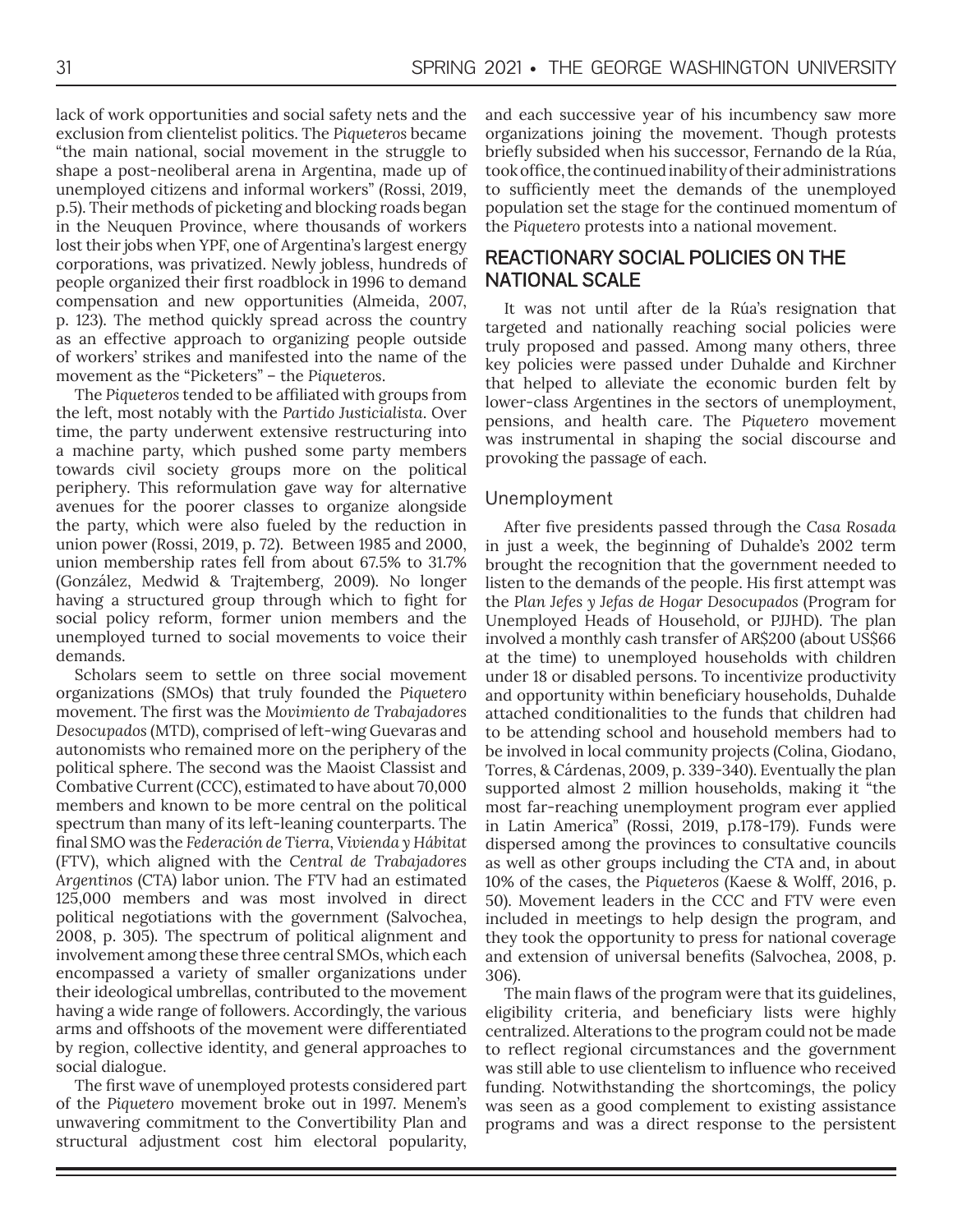demands of the *Piqueteros*. Duhalde hoped the program would "disarticulate the movement. He tried to inundate the country with benefits to remove the motive to launch protests…to internally demobilize movements" (Garay, 2016, 184). The PJJHD was more widely known than previous social policies and seen as a step in the right direction for Argentinian policymaking. Indeed, it helped pave the way for several more social policies under Duhalde and provide more spaces for *Piquetero* participants to exert more control over their own wellbeing.

## Pensions

Another critical demand from the *Piqueteros* was a more inclusive pension system. Unions had pushed for pension reform since the 1990s, but the outcry from the unemployed highlighted the need to finally overhaul the system. Under pressure from social actors, Duhalde met with leaders from the CCC and FTV, among others, to negotiate pension expansions in exchange for a reduction in protests. The resulting policy was an extension of pension coverage under PJJHD for seniors in 2003. The program only reached a fraction of households needing the service and left many social outsiders unaccounted for, since beneficiaries of PJJHD had to have children (Garay, 2016, p. 197). In the end, more extensive pension reform was left to Kirchner.

Garay cites Kirchner's decision to expand the pension system as a direct result of continued public frustration with PJJHD (Garay, 2016, p. 201). The most important reform for the *Piquetero* beneficiaries came through Law 25994 in December of 2004. The legislation allowed unemployed women over 60 and men over 65 to receive a pension even if they had not contributed to social security for the required 30 years. Kirchner created a moratorium in which non-contributory beneficiaries would become contributors by paying part of their benefit back (Niedzweicki, 2014, p. 38). Combined with the added flexibility to the system between private and public plans, pensions were deemed universally reaching once the reform took effect.

Pension reform had been a high priority for many groups since the 1990s, not just the *Piqueteros*. When unions still carried superior strength, their push for pension reform came from the desire for stability in the financial crisis. During the Menem era, the inclusion of unions in helping to craft reforms was at the top of the political agenda (Berniell, de la Mata & Machado, 2020, p. 1302). In the era of the *Piqueteros*, unions and other formal-sector groups were still quite involved in fighting for more comprehensive reforms and were instrumental in convincing Kirchner to do so. However, I argue that in the early 2000s, the *Piqueteros*' spearheading of the cause for *universal* coverage influenced Kirchner to reform the system as a whole rather than just add provisions to an

inherently non-inclusive system.

#### Health

The healthcare system was among the many aspects of life that had been decentralized in the 1990s with neoliberal reforms. Medicine prices soared by 309% amidst the inflationary crisis between 1991 and 1997, pushing them out of financial reach for many people (Tobar, 2004, p. 6). Falleti and Cunial assert that the "first national-level health program to promote civic engagement in health policies" was *Remediar* (Falleti & Cunial, 2019, p.4). The 2002 program provided medical consultations and 36 essential medicines at no cost to those who could not afford them through primary health care centers. At the time, more than 15 million people lacked access to these services (Tobar, 2004, p. 15). Furthermore, the program's ten goals included measures to enlist civil society participation in the distribution of medicine kits, helping to ensure the neediest populations were being reached (Homedes & Ugalde, 2006, p. 127).

Research has proven it difficult to state surely that some of these civil society actors involved were *Piqueteros* (Falleti and Cunial do not elaborate on who is included in "civil society"), and the direct line of their influence on the program's passage is less clear than the previous two policies. However, I argue again that it was their strength and visibility that turned inclusive health policy – alongside employment, pensions, and other social services – into a government priority. While initially local participation in the program was confined to monitoring, over time civil society members became more involved in planning and executing. Today, despite variations in the quality and distribution of insurance plans and facilities, health care in Argentina is among the best in Latin America, and *Remediar* is still in operation.

The social policies mentioned, along with many others, helped reduce poverty and the wealth gap and improve well-being for those marginalized by the neoliberal era. The efforts of the *Piqueteros* were paramount in pushing for the expansion of social policy. I believe that without the movement, the governments of the time would have remained far more focused on economic policy. Social cohesion, mass organization and visibility, and their influence on electoral politics to make passing social policy a necessity explains their success.

## **DISCUSSION**

#### Social Cohesion

The first factor I consider causal in the success of the *Piquetero* movement as an agent for social policy expansion is social cohesion. Understanding social cohesion means recognizing the relationship between inclusion and exclusion in the economic, political, and social spheres of society. The importance of democracy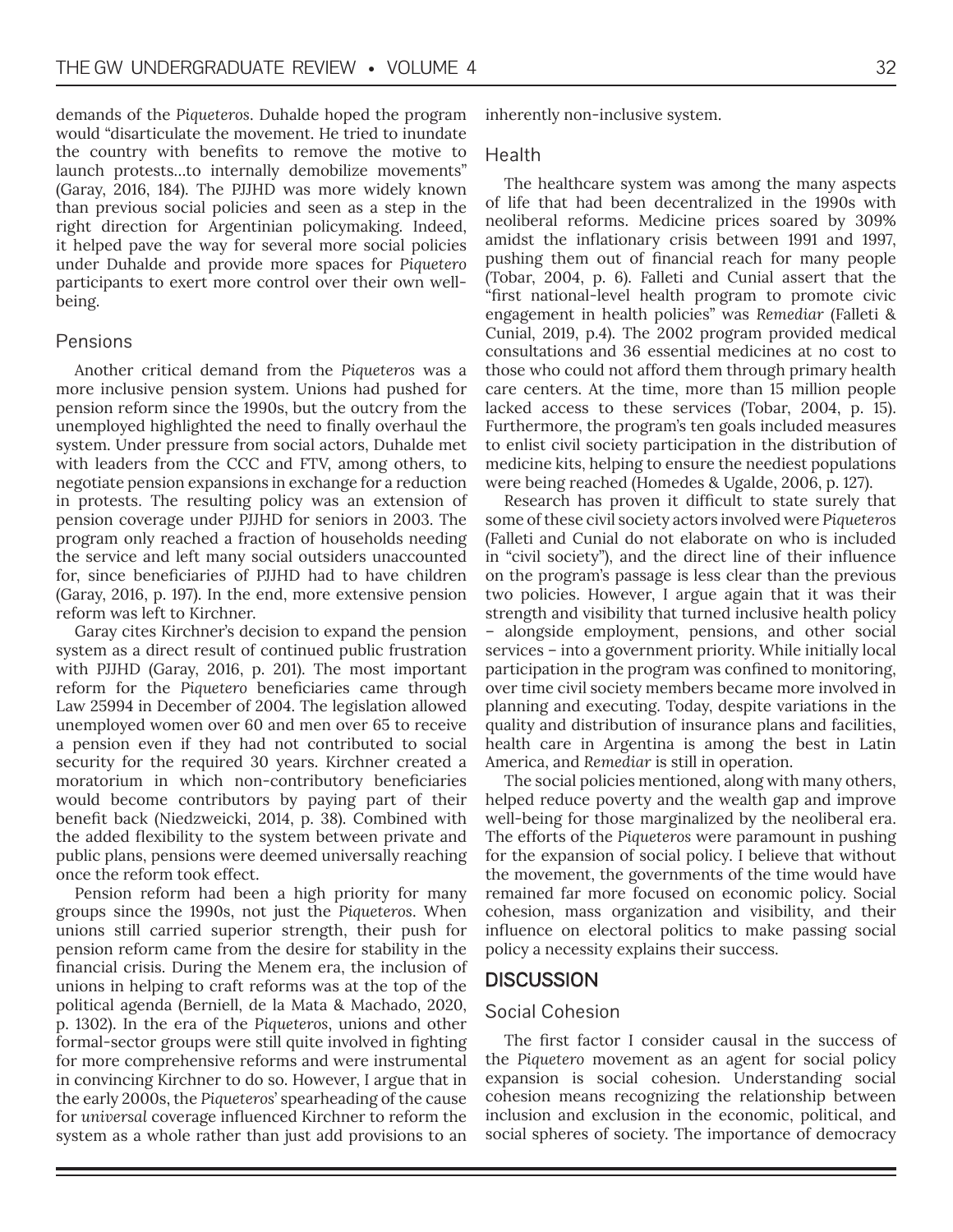in Argentina at the time was instrumental in allowing an environment in which civil society could come together to share and act on their struggles. As Bellinger and Arce argue, "grievances – as those generated by economic liberalization – create a strong will for collective activity, while democracy creates a favorable environment or opportunity for collective responses" (Bellinger & Arce, 2011, p.691).

Retamozo describes two factors alongside conditions of marginality that explain the emergence of collective response from outsiders. The first is class restructuring. Throughout the 1990s the increase in unemployment and the changing face of labor unions was drastic. Many Argentines could feel their quality of life deteriorating and quantify the toll the reforms had taken on their incomes. Ordinarily, unemployment is seen as an individual problem that should be overcome through individual means. However, once it became clear that the government was not living up to its perceived role as the guarantor of social well-being, space for collective action emerged as economic vulnerability deepened. Neoliberal policies generated a gap in social life wherein the middle and upper classes remained able to voice concerns through labor unions or clientelist politics, while the lower classes began to develop other ways to counteract the neoliberal order and propose alternatives (Retamozo, 2006, p. 119-126). The *Piquetero* alternative was one of collective struggle and social cohesion. The second factor central to Retamozo's argument on the emergence of collective action, protest visibility, will be revisited in the next section.

My argument is not that a movement of hundreds of thousands of people nationwide was entirely united. In fact, the make-up of the movement by many different SMOs and their offshoots suggests that there was significant variation in the collective identities that brought people together (Rossi, 2019, p. 21). The movement was quite territorialized, though I will not go into detail about the geographic dimensions and characteristics in this paper. While generally well organized, the unemployed workers' movement functioned in a decentralized manner, with individual municipalities providing spaces for their own organizations and protests. What is important is that each SMO within the movement had varying priorities and positioned themselves at the forefront of a variety of policy demands that were not always perfectly aligned.

The SMOs involved also varied in their political ideologies. This was especially true once Kirchner was elected and began to splinter not just the PJ alignment with the left, but various groups within the *Piquetero* movement. The CCC maintained a "radical, anti-capitalist rhetoric" and remained detached from the Kirchner government in the early 2000s, while the FTV and other organizations aligned themselves closely with the administration (Kaese & Wolff, 2016, p. 51). Between these differences, the unifying threads were the anger over

insufficient government support and the tactics they used to draw attention to their demands.

Salvochea highlights how reliance on the idea of social cohesion can be problematic. He states that the capacity of the *Piqueteros* as a civil society agent was the most important aspect of their movement, but asserts that sometimes it meant they prioritized continuous activism over qualitative activism. He states, "some accuse the *Piquetero* organizations as acting as mercenaries in exchange for political favors or economic advantages. Indeed, the *Piquetero* organizations have been involved in protests completely unconnected with their principles and purpose" (Salvochea, 2008, p.310). In this way, social cohesion is important to social movement in general, but targeted goals can get lost in the need to simply maintain the movement's momentum. His observation is truthful, but with a movement lasting nearly ten years, it seems inevitable that some events will not be perfectly executed or eloquently articulated. The emphasis on social cohesion worked for the *Piqueteros* by developing into a consistent and impassioned movement that was impossible to ignore.

Another argument made by Salvochea is that the use of social protest to demand welfare programs and increases in government social spending impedes the development of human capital. By choosing to spend their time organizing protests, SMO members chose not to engage in capacity-building activities that would increase their employability in the future (Salvochea, 2008, p. 316). Once again, I do not dispute his point, but this argument seems easier to state in theory than execute in practice. An unemployed person may not have the resources to improve their human capital independently or might be spending all their time outside of the movement searching for work or caring for dependents. They may not understand what human capabilities might be best for them to build or have the means to engage with resources to do so.

At a time when many Argentines' basic needs were not being met, engaging in social protests to obtain social safety nets for immediate needs took precedence over sustainable development. Indeed, it should be the government's role to encourage practices that promote sustainable development, rather than expecting the people to have an intrinsic recognition that attending night school might have a greater relative impact on their economic mobility in 10 years than attending a social protest. Human capital-building and personal investment are both individualistic behaviors, but the period of the early late 1990s and early 2000s was instead a period of great collectivism among struggling Argentines. It was more productive, at least in the short term, for citizens to turn to social cohesion and harness its unifying nature to demand more directly attainable concessions for their well-being. The beauty of the movement is that it encouraged people to put aside their individual struggles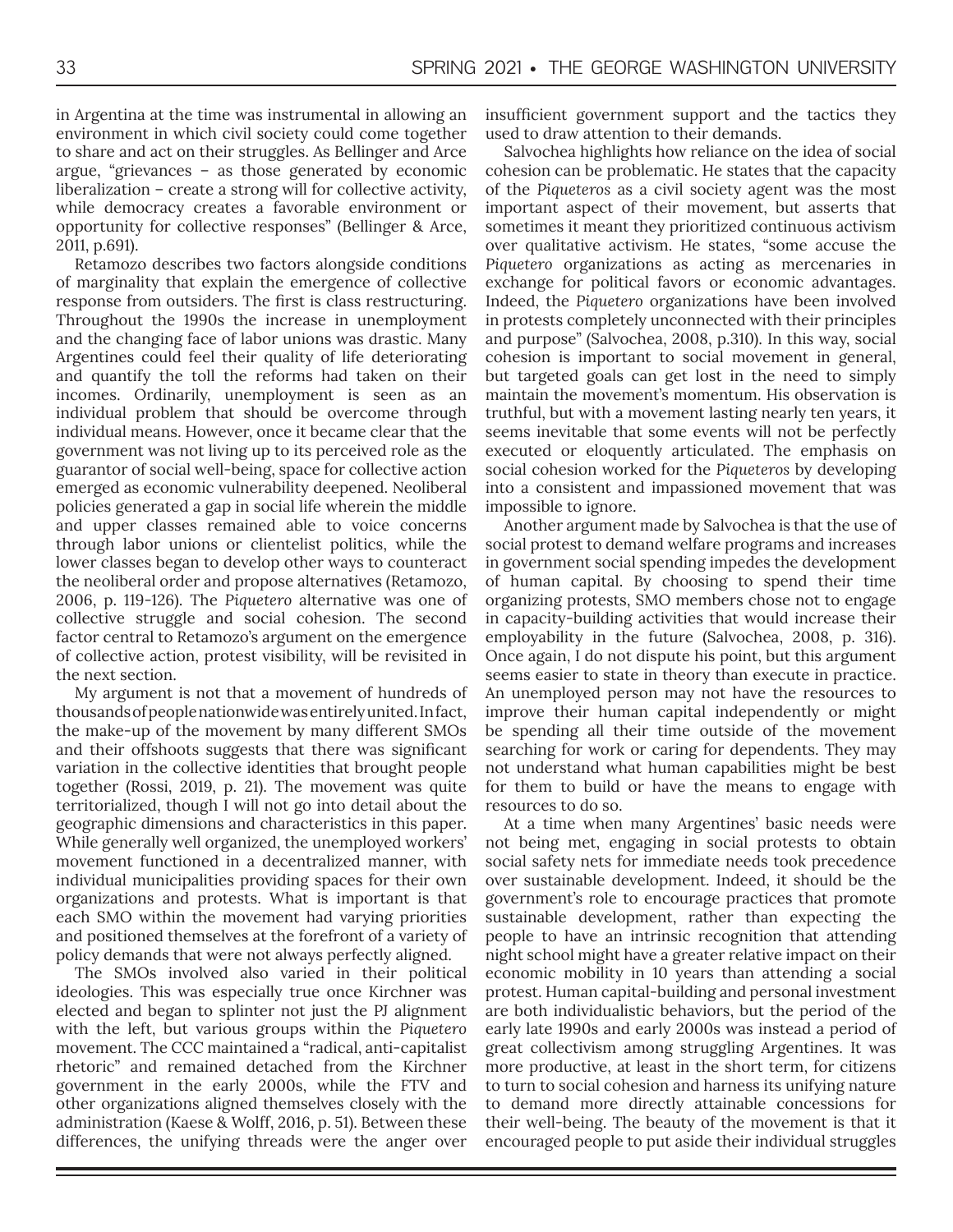to achieve change on behalf of society. Eloquently put by Dees-Mason, the *Piquetero* movement was viewed by many of its participants as "a space where power relations are turned upside down, and new social relations are formed based on solidarity and trust" (Dees-Mason, 2020, p. 103).

## Mass Organization

The mass participation in *Piquetero* activities and the disruptive nature of their tactics are perhaps the most important characteristics of the movement. The *Piquetero* protests attracted people from a wide variety of professions who had been laid off or seen their benefits slashed. Though the heart of the protests saw jobless people at the forefront, the informally employed, parttime, or underemployed workers also saw their wellbeing decline during the neoliberal era. As a result, the movement encompassed citizens of many ages, races, and ethnicities. Women made up as much as 60% of the protesters (Dees-Mason, 2020, p. 101). Because of the constant and decentralized nature of the movement, estimates of the total number of participants across the country are not well-documented. At the very least, the movement is understood to have included hundreds of thousands of people over the ten-year period under consideration.

Urban centers served as the main setting for *Piquetero* activities, becoming subject to hundreds of roadblocks per year. Buenos Aires alone experienced 23 in the movement's first year, and from April to June of 1997 there was an average of 1.6 protests per day across the country (Salvochea, 2008, p. 305). The earliest protests were centered around demanding workfare benefits in response to the shortcomings of Menem's *Plan Trabajar* (Garay, 2016, p. 173). The 1996 Plan gave funds to the Ministry of Labor and Social Security to create jobs for the unemployed in local projects. Its limited and clientelist-influenced reach, unclear criteria, and low supply of benefits prompted the *Piqueteros* to push for more reforms (Garay, 2007, p. 305). Whereas some of the early protests relied on general economic principles like privatization and deregulation to drive their goals, Plan Trabajar provided an easily identifiable starting point in which to criticize policies rather than practices. This made identifying concrete policy options easier to articulate.

August of 2001 saw the largest and perhaps the most organized protest since 1997. Nationwide, over 100,000 people shut down 300 highways to demand social policy expansion. Not only was the event quite visible, but it effectively shut down the economy for the duration. Further driving the movement's passion was the fact that in the months leading up to the 2001 roadblock, at least five *Piqueteros* were killed and over 3,000 arrested across several protest events. At this point, it was clear that de la Rúa prioritized containing social unrest over politically addressing it. As the *Piqueteros* increased their activity in 2001, his resignation and the freeing of jailed protesters were added to the growing list of demands. In September, the *Piqueteros* organized another massive highway block in Buenos Aires in conjunction with a general union strike to disrupt government activity and commerce (Petras,

| Year | <b>Acts</b> | Duration (days) | <b>Average Estimated</b><br><b>Protest Participants</b> |
|------|-------------|-----------------|---------------------------------------------------------|
| 1997 | 66          | 183             | 625                                                     |
| 1998 | 20          | 22              | 171                                                     |
| 1999 | 21          | 49              | 796                                                     |
| 2000 | 103         | 180             | 672                                                     |
| 2001 | 157         | 273             | 1921                                                    |
| 2002 | 394         | 570             | 1587                                                    |
| 2003 | 200         | 224             | 1649                                                    |

**TABLE 2.** Unemployed Protest and Organization (1997-2003)

Source: Candelaria Garay, "Social Policy and Collective Action: Unemployed Workers, Community Associations, and Protest in Argentina," 312. Original data set compiled by author.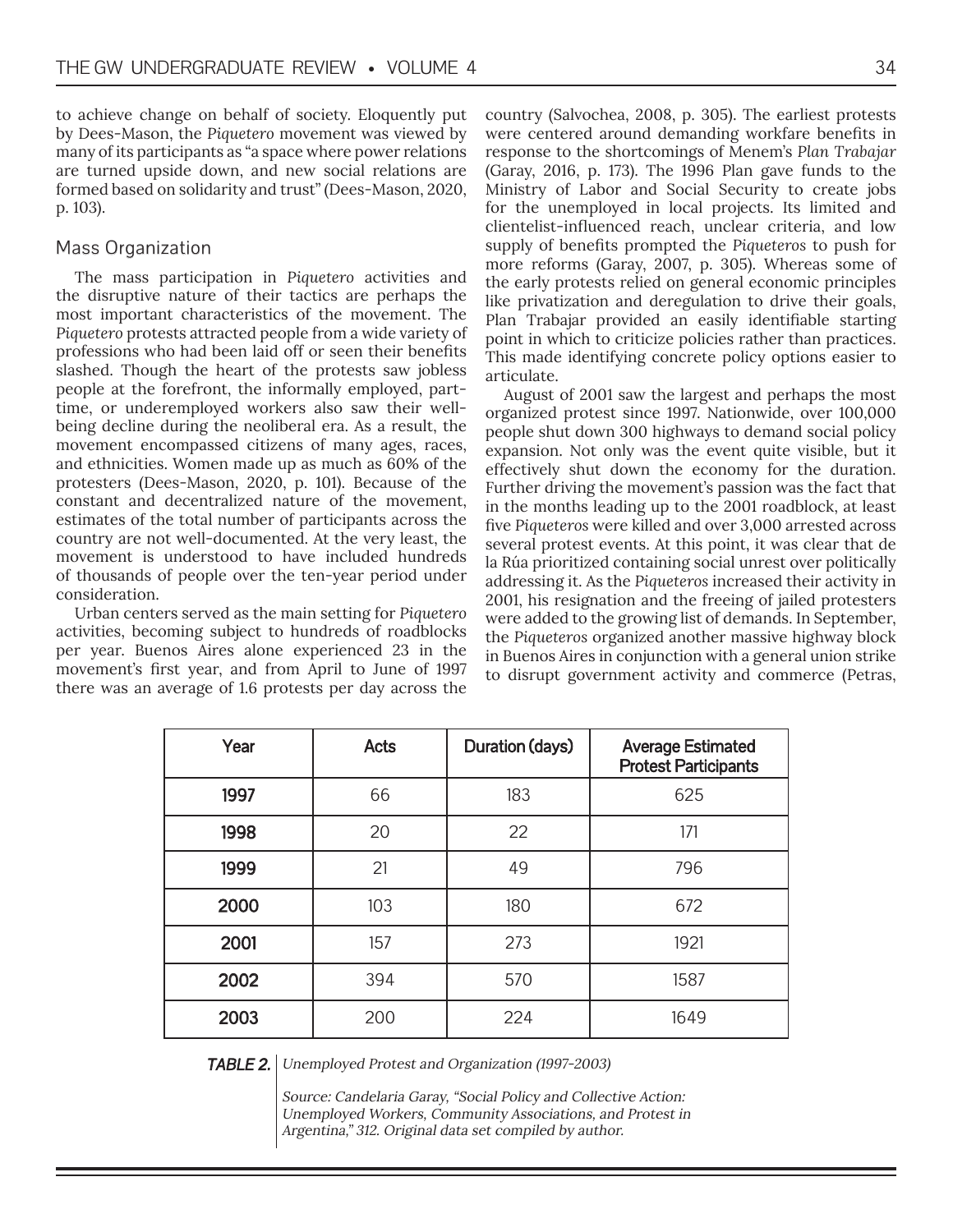2001, p. 4266). De la Rúa's resignation came amid his inability to control the masses of people organizing in the streets, looting storefronts, and engaging in the popular Latin American protest practice of cacerolazos, the disruptive banging on pots and pans to draw attention (Mayekar, 2006, p. 61).

After the tumultuous political turnover that ended in Duhalde landing the presidency, 2002 became the peak year for the movement with over 2,000 protests throughout the country (Kaese & Wolff, 2016, p. 52). More than 1,000 gatherings occurred in Buenos Aires province alone (Salvochea, 2008, p. 305). Duhalde's attitude towards the protests was more accommodating than his predecessor's, but his intent alone was not enough to provide the policies being demanded. Between January and May of 2003, "unemployed workers' organizations performed 89 acts of protest," with as many as 80,000 – 100,000 mobilized in just Buenos Aires (Garay, 2016, p. 199).

The blockage of roads and highways as the *Piqueteros*' primary means of protest was quite strategic. I return to Retamozo's argument that visibility is the second causal factor in the rise of collective momentum for the *Piquetero* movement. Claiming Buenos Aires as the movement's clear epicenter allowed for maximum visibility, as thousands of people could see and hear the protests out their windows. The *Piqueteros* positioned their protest activities not just as spaces to demand help from their government, but as confrontations to Argentina's social order. SMOs drew on widespread feelings of collective struggle and social exclusion to build legitimacy, which is vital to understanding how the movement became so large and yielded the policy responses it did (Retamozo, 2006, p. 126).

The act of picketing roads was symbolic as an attack on neoliberal capitalism. Large highways symbolized the movement of goods in and out of the crucial sites of capitalism, wherein production, trade, and free markets relied on the transport of people and goods through wellorganized supply chains. By blocking the way for these supply chains, "the piquete was an entirely effective form of disruption and protest of contemporary capitalism" (Dees-Mason, 2020, p. 102). In this way, the key benefits pushed by neoliberal capitalists – cheaper and better quality goods, diversification, and economic growth – could not be delivered.

Though the government was the main target of the protests, road picketing was disruptive to everyone. As a result, many Argentines not involved in the movement viewed the *Piqueteros* as a public nuisance, punishing everyday people for grievances they had with the government. This disdain was heightened any time violence was involved in a *Piquetero* event, regardless of which side it came from. Indeed, some of the activities carried out by the *Piqueteros* were quite ruthless, and seemingly tried to tip the use of clientelist politics in their

favor by forcing the hand of political leaders (Brown, 2004, p. 285). Regardless of any negative perceptions of the *Piqueteros* by their often richer, employed counterparts, the external distaste for the movement had little impact on the movement's mass appeal and its consistency in influencing the political agenda.

The resignation of Fernando de la Rúa signified that countering the protests with repression was an ill choice. Without this lesson, the likelihood that his successors would have granted the degree of targeted social policies they did is low. Rather, the constant and widespread unrest drummed up by the *Piqueteros* provoked much of the social policymaking undertaken, whether it was successful or not. The approaches of Duhalde and Kirchner were much more accommodating, and they opened communication channels that were previously closed to people outside of the formal, union sector. Despite the importance of the movement's visibility in developing these more accommodating attitudes, the concessions given by Duhalde and Kirchner to the *Piquetero* movement were also linked to their involvement in clientelist politics; they knew that the loss of the *Piquetero* voter base could push the PJ out of office.

## Political Necessity

The success of the *Piquetero* movement to provoke social policymaking is quite interesting when considered against the political circumstances of the time. Indeed, the democratic landscape of the country provided the right circumstances for many people to become involved in political life through the social sphere. Despite being a PJ member, which historically enjoyed support from the working and lower classes, Menem was unpopular among the *Piqueteros* as the spearhead of neoliberalism. The restlessness of the country under his leadership opened the space for Fernando de la Rúa, a member of the centerleft party *Alianza para el Trabajo, la Justicia y la Educación*, to run on a campaign of anti-corruption, macroeconomic stability, and job creation. His platform quickly won over many of the PJ's historical constituencies. After his election, there was a brief decline in *Piquetero* protests due to an expectation that de la Rúa would provide the redistributionist policies they sought (Garay, 2016, p. 176). This, of course, did not turn out to be the case.

While in office, de la Rúa reduced workfare benefits and other social programs with the intent of replacing them with programs less politically entrenched. In the end, many of the programs were never rejuvenated. Coupled with restrictive fiscal policy and reductions in public sector salaries meant to preserve convertibility and reduce the public deficit – valued at about \$141 billion in 2001 - de la Rúa quickly made many enemies among the unemployed. The *Piquetero* movement strengthened substantially between 1999 and 2001, increasing from a territorialized set of protests into a national-scale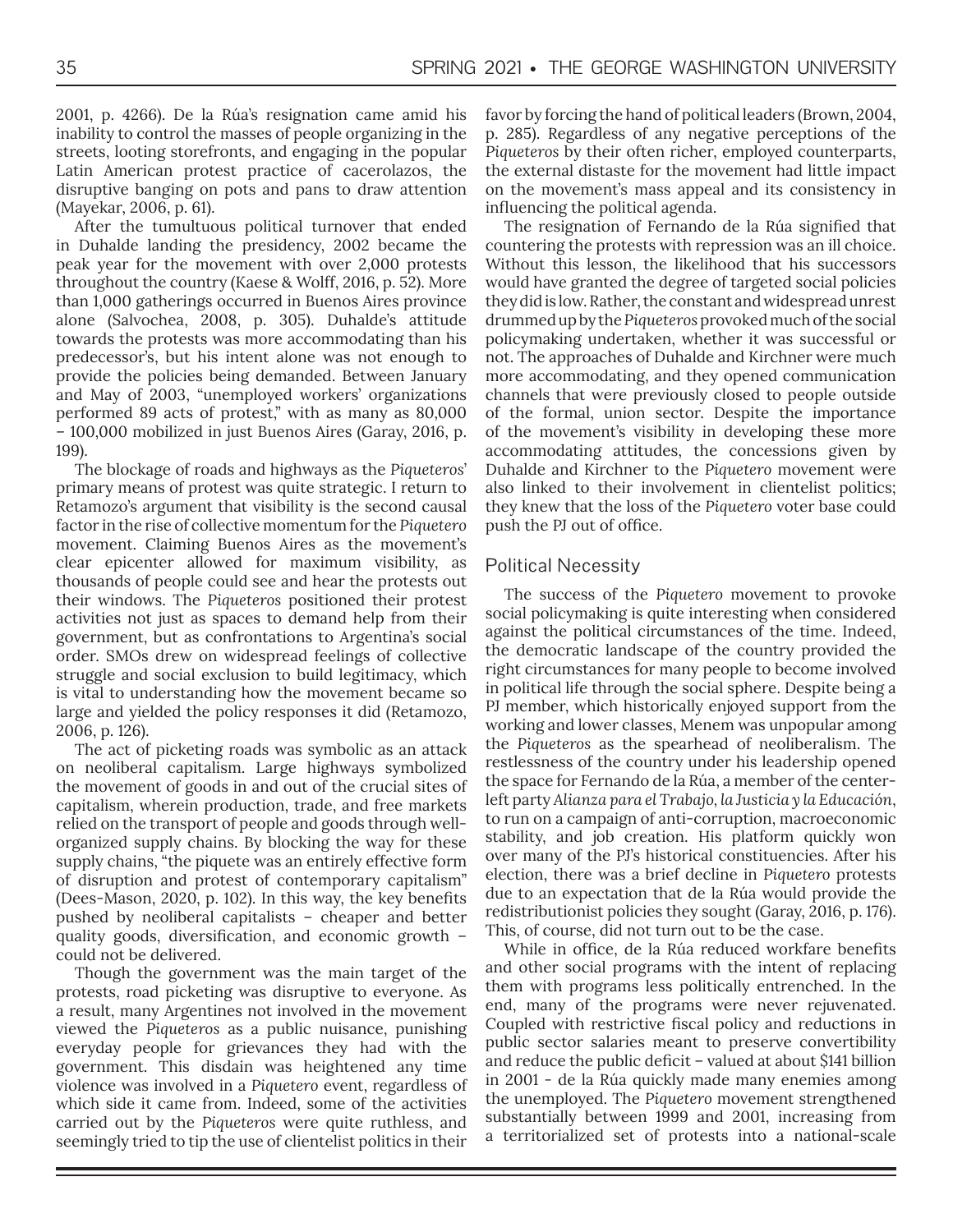movement centered in Buenos Aires (Brown, 2004, p. 272).

Aware of the mounting social unrest, the de la Rúa government proposed a number of social programs from housing and pension reform to family and child allowances. Despite the efforts, disagreements within his party and Congress prevented most of the measures from being implemented. Those that passed were insufficient or delayed substantially. Furthermore, many of his proposed solutions were strongly contested by labor unions like the CGT – one of the strongest unions in the region since the 1970s – for being poorly designed (Garay, 2016, p. 171). While the demands of the *Piqueteros* and many of the unions were fundamentally rooted in different struggles, on many occasions they were able to come together to contest poor policymaking. Alignment between the unemployed movement and unions allowed for an even greater scale of roadblocks throughout the country and a partnership between street protests and workers' strikes. In the face of such contention, as Garay puts it, "de la Rúa declared a state of siege, thereby banning meetings and protests to contain conflict…this measure immediately triggered massive anti-government protests, provoking his resignation amid police violence and riots" (Garay, 2016, p. 181). His inability to prevent the country from defaulting on billions of dollars of debt on top of meeting desperate protesters with repression resulted in his ouster.

Duhalde, a member of the PJ and Menem's former vice president, was appointed President by Congress after three fleeting presidents passed through the Casa Rosada between December of 2001 and January of 2002. He ran against de la Rúa for the 1999 presidency but was ultimately hurt by Menem's tarnishing of the PJ appealability to lower and middle-income voters. His main focus was restoring government legitimacy and simply getting the country through its day-to-day until the 2003 election, keenly aware of the need to address the social unrest to maintain electoral support. As a machine party, the PJ was subject to fluid waves of support and unpopularity among its followers. It was a clear possibility, as seen under Menem, that Duhalde's actions could impact the general attitudes towards the party as a whole and risk driving voters away. *Piquetero* activities were instrumental in setting this mentality into motion by using the protests as a threat to withdraw their votes if social policy reforms were not made.

Duhalde's passage of the PJJHD, several large food distribution programs, and the creation of informal spaces for negotiation between the movements and the state were crucial in shifting the government agenda from economic issues to social policies. He also extended the de la Rúa-era Labor Emergency Program and tried to improve cash transfer programs to provide immediate relief (Garay, 2007, p. 313). By the end of his term, his efforts were still insufficient.

In the 2003 election, Argentina fell among the many

Latin American countries considered part of the "Pink Tide," a period of political left-turning in response to Washington Consensus-era economics. Initiated through the election of Hugo Chávez in Venezuela in 1998, the pink tide swept across the region into the early 2000s to include Ricardo Lagos of Chile in 2000, Luiz Inácio Lula de Silva of Brazil in 2002, Néstor Kirchner of Argentina in 2003, Tabaré Vázquez of Uruguay in 2004, and Evo Morales of Bolivia in 2005 (Levitsky & Roberts, 2011, p. 1) Many of these candidates' campaigns utilized populist tactics to appeal to the working class, and the widespread shift to the left represented a regional frustration with the effects of market-oriented economic policies. While some countries under leftist leadership maintained more orthodox macroeconomic policies, Argentina folded in civil society and created more societal linkages – with unions and with movements like the *Piqueteros* – to help guide policy orientation (Levitsky & Roberts, 2011, p. 4).

The PJ historically represented a coalition of leftleaning politicians and constituents, though its alignment with the left was and remains far more fluid than most other machine parties in the region. Indeed, the PJ is "flexible and pragmatic in their policy orientations. As such, their location on the Left is not fixed by ideology; they may tack to the Left or Right, depending on the policy preferences of the party leadership and the social, economic, and political contexts in which they operate" (Levitsky & Roberts, 2011, p.21) Such swings were seen when Menem pushed the party further to the right under neoliberalism, then Kirchner reorienting the party towards the left. This concept is central to understanding how the *Piqueteros* were able to yield social policy expansion from the national government, especially when Peronist leaders were in office. Even as incumbents, presidents of the time knew they would need to provide inclusive social policies to maintain electoral support and reduce social unrest.

Having seen the disastrous result of the de la Rúa administration, Kirchner emphasized the importance of reducing protest – which remained high during his first term – and responded to the popular mobilization through incorporation measures. He allowed unprecedented access to the state through meetings and policy councils for the unemployed. Having run on an anti-neoliberal platform, he reformed the pension system, expanded *Remediar*, passed new employment policies, and increased *Piquetero* participation in distributing benefits (Garay, 2016, p. 199-201). By this time, the *Piqueteros* began to fragment based on their political ideologies, and Kirchner was able to distinguish between groups in the movement who supported him and those who remained outside the political sphere.

By the end of Kirchner's term, the incorporation of many of the movement's SMOs into mainstream politics lessened the strength of the *Piqueteros* as an autonomous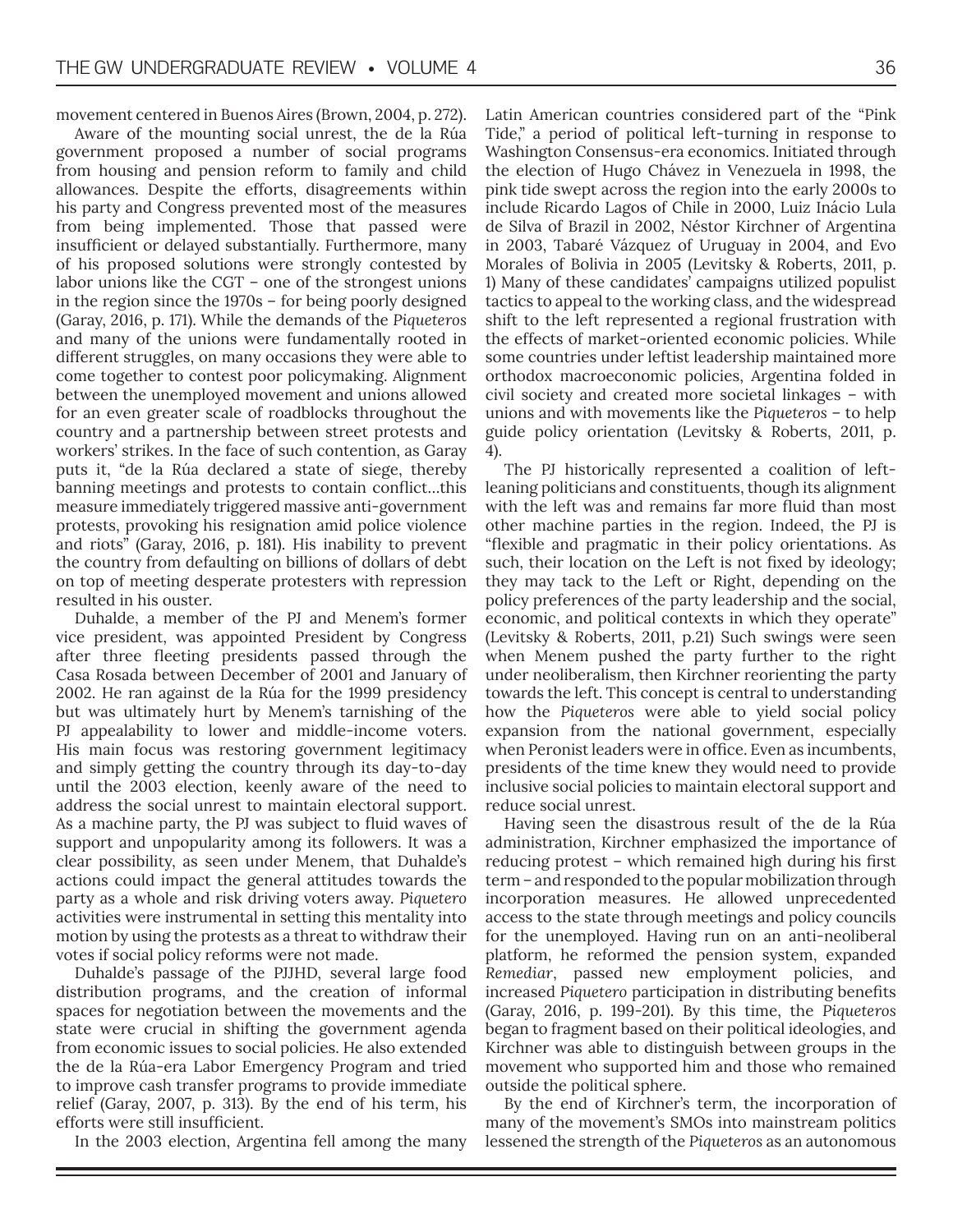social movement. Etchemendy explains that Kirchner successfully contributed to the splintering of the *Piqueteros* by absorbing "a significant portion of urban social movements that operated outside the machine politics of the Partido Justicialista" into his party networks (Etchemendy, 2019, p. 169). Many groups chose to remain outside of party politics but did not enjoy the same degree of social policy benefits or policymaking influence as those that openly backed the Kirchner administration. Unlike his successors, "Kirchner is the only president who utilized a more nuanced strategy to fully coopt certain factions of the *Piqueteros* at the expense of others in order to utilize protests to his advantage" (Mayekar, 2006, p.45). For many of the *Piqueteros*, this was a positive thing, as they gained access to policymaking channels and were rewarded through the social policies. For others, it lessened their legitimacy in the social space and reoriented collective bargaining back towards unions.

By 2007, union bargaining re-emerged as the central social policymaking tactic. The *Piqueteros* evolved from more of an external coalition in 2003 and 2004 to a partially incorporated coalition into 2005 and finally a "territorial allied sector of the government" (Rossi, 2019, p.201). Indeed, after 2002, *Piquetero* protest events in the largest cities declined steadily. The movement by no means stopped at the end of Kirchner's two terms, but by 2007 the strongest days of unemployed workers' protests were behind them. Kirchner's success in incorporating many of the *Piqueteros* into party politics contributed to the victory of his wife, Cristina Fernández de Kirchner, in the 2007 election and the maintenance of support for the PJ.

## **CONCLUSION**

I have demonstrated how the *Piquetero* movement of unemployed and informal sector Argentines was an effective agent for provoking social policy reforms. At a highly economically-focused time, the *Piqueteros* utilized social cohesion, mass organization and visibility, and tools provided by the political landscape to shift the paradigm to one that better recognized the need to foster inclusive growth, rather than just macroeconomic growth. The *Piquetero* movement defied history by overtaking labor unions as the main collective bargaining body between 1997 and 2007. Though unions have since been restored in Argentina's political arena as the strongest collective actor in politics, the *Piquetero* movement was instrumental in making social-sector coalitions a legitimate vehicle for political negotiation and agenda-setting.

There are several aspects of the movement that exceed the scope of this paper that are important to address. First, this paper takes a fairly positive perspective of the *Piqueteros*, and I have elected not to elaborate on several of the mentioned criticisms of the movement. The *Piqueteros* were viewed by several segments of society as violent, criminal, or unproductive, and indeed not all of their activities were effective in yielding the desired results or executed in the most efficient manner. Ultimately, I sought to evaluate the degree to which the movement achieved policy outcomes rather than analyze the specific characteristics of each protest.

Second, I do not elaborate on the territorialization of the *Piqueteros*, which is important in understanding the emergence of the movement and the many offshoot groups. The movement began in select provinces and eventually spread to the urban centers where they would be more visible, but activities continued throughout the entire country alongside the largest urban ones. For the purposes of my research, focusing on national-scale movements and policies was the most effective way to assess the influence of the *Piqueteros* on social changes.

Third, it is quite difficult to define "success" in social policy expansion. I cannot identify how many social policies were passed in the ten-year period under consideration, the degree to which the *Piqueteros* were involved in those decisions, and whether there is a benchmark for defining when a movement is successful versus moderately influential versus a failure. However, I feel that the evidence I have provided and the arguments from many of the scholars cited in this paper that the *Piqueteros* had direct linkages to political decisionmaking is quite telling in how effective the movement was in shifting the agenda towards social policy.

What makes this conclusion so significant is the fact that the movement was organized, executed, and led mainly by unemployed citizens rather than existing, legally recognized organizations. Social movements have such potential to be disorganized, short-lived, and illegitimate, but overwhelmingly, the *Piquetero* movement did not suffer from these challenges. Of course, the movement by no means achieved all its demands, and Argentina is not exactly representative of inclusive development in the present. However, these shortcomings are more likely attributed to the lack of political and economic capacity within Argentina than the shortcomings of the *Piqueteros* to get their point across.

Finally, I would like to clarify that neoliberalism cannot directly be credited for all of the protests and the rise of the *Piqueteros* entirely on its own. While neoliberal policies exacerbated and accelerated the negative economic trends of the time, the circumstances were compounded by the global financial environment of the time, including the contagions from crises in Russia, Mexico, Brazil, and East Asia and regional trends of overborrowing. My main point is that the fundamental shift in economic policy throughout the 1980s and 1990s seems to underpin most of the effects that external shocks had, and therefore, citing neoliberalism as the root of the problem is an acceptable way to identify a turning point. It is important to consider, though, that political corruption also underpinned much of the social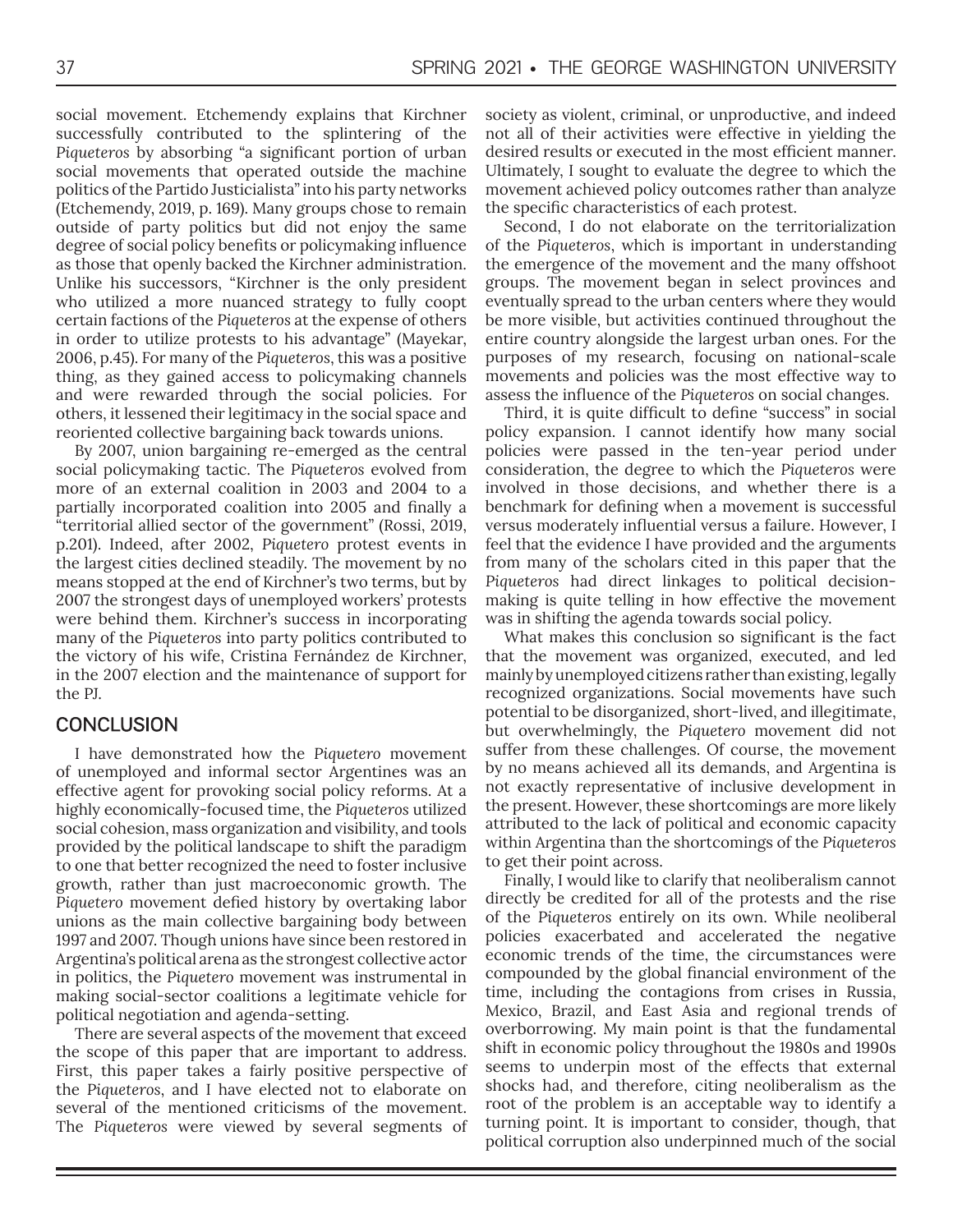discontent of the time.

Argentina's development trajectory is quite unusual. Given its educated population, thriving cities, and massive workforce, one would expect the economy to be in better shape. However, it faces many of the same challenges of poverty and lack of government accountability as developing countries across the world. What sets Latin America apart in many ways is the ability its citizens have to influence policymaking through social channels. Latin America's regional development is often compared to Asia because of the similarities of their trajectories during the mid-twentieth century, then stark divergence leading into the 2000s. Social protest is widespread, respected, and allowed by most of the governments of Latin America, whereas many Asian countries are more likely to meet protesters with force. The *Piqueteros* cannot be credited with this phenomenon, and part of this is simply because most of the Latin American region is governed through democracy while much of Asia is not. However, the *Piqueteros* are exemplary in demonstrating how to utilize these democratic conditions to create social change.

The reality is that solutions to problems like poverty and inequality are complicated and take generations to take effect. Decades of debt restructuring have overshadowed Argentina's focus on long-term sustainable development beyond initiatives that bring short-term relief. Given the challenges posed by the COVID-19 pandemic on the social and economic atmosphere of Argentina, it seems unlikely that the economy will settle into a path of stable growth for some time. However, if the rejuvenation of social protest across Latin America in 2019 is any indication, social movements will continue to ensure that social policy expansion will not become subordinate to economic aspirations as the region struggles towards sustainable, inclusive development.

## ACKNOWLEDGMENTS

I thank my faculty advisor, Professor Cynthia McClintock, for dedicating her time on sabbatical to advise me and providing me with vital constructive criticism throughout my writing process. Her evident excitement in my research propelled my own passion for the paper. I also extend my thanks to Professor Stephen Kaplan, not only for providing me with a foundational understanding of the economic concepts involved in this paper through his wonderful political economy class, but for fielding my questions about Argentina thoughtfully and thoroughly despite his busy schedule. Finally, thank you to my parents and to Tara and Quinn for listening to me talk about this paper for the last five months and being a consistent, collective support system in reminding me that I would not only complete this paper, but that I would produce something great.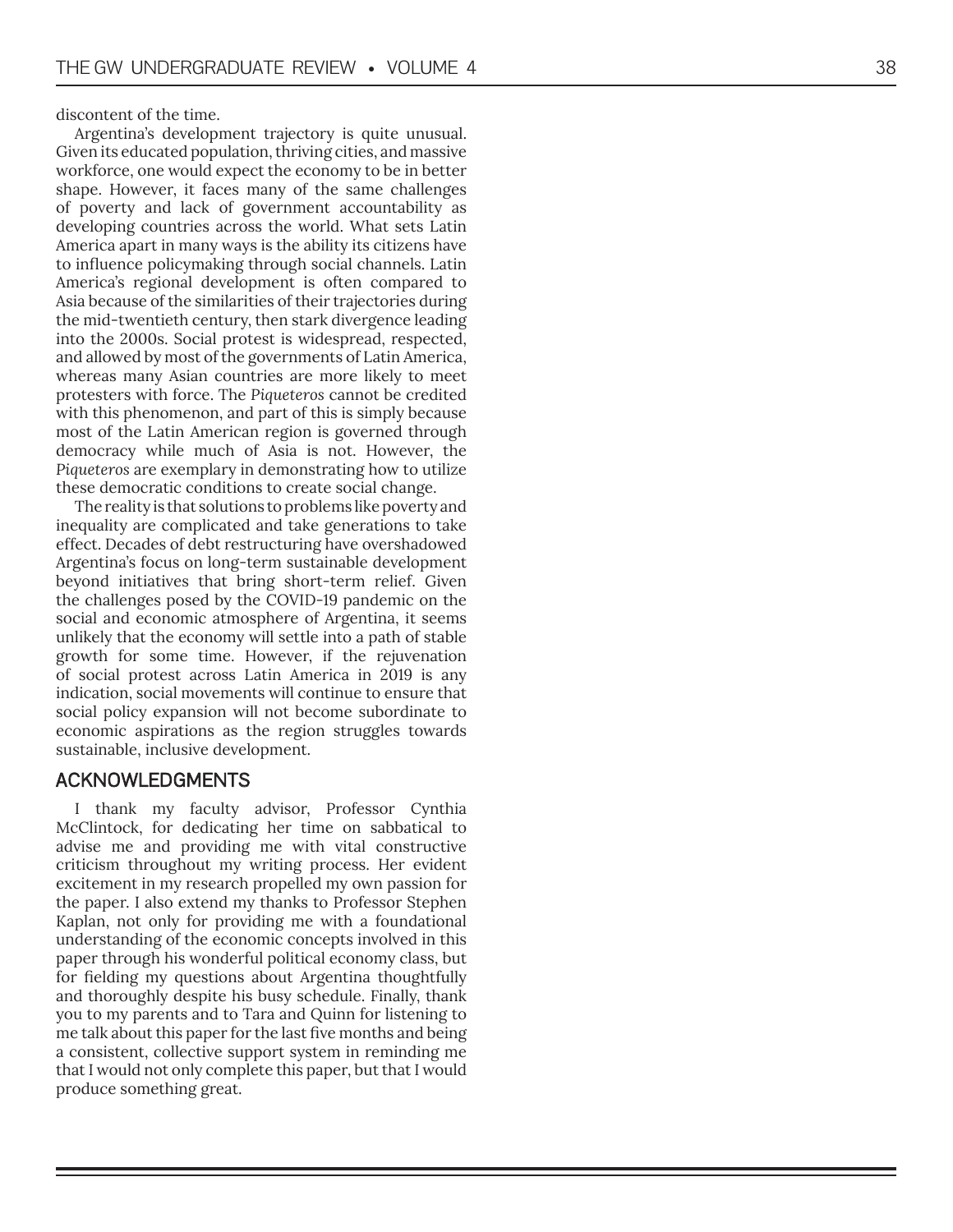## **REFERENCES**

- 1. Almeida, P.D. (2007). Defensive Mobilization: Popular Movements against Economic Adjustment Policies in Latin America. *Latin American Perspectives*, 34(3), 123-139. https://doi.org/10.1177/0094582X07300942.
- 2. Bacallao-Pino, L.M. (2016). Agents for Change or Conflict? Social Movements, Democratic Dynamics, and Development in Latin America. *International Society for Third-Sector Research*, 27, 105-124. DOI: 10.1007/s11266-015-9574-2.
- 3. Bellinger Jr., P.T. & Arce, M. (2011). Protest and Democracy in Latin America's Market Era. *Political Research Quarterly*, 64(3), 688-704. https://doi. org/10.1177/1065912910373557.
- 4. Benclowicz, J.D. (2006). La izquierda y la emergencia del movimiento piquetero en la Argentina. Análisis de un caso testigo. *Espiral, Estudios sobre Estado y Sociedad*, 13(37), 123-143. Retrieved from http:// www.scielo.org.mx/scielo.php?script=sci\_ arttext&pid=S1665-05652006000300005
- 5. Berniell, I., de la Mata, D. & amp; Machado, M. (2020). The Impact of a Permanent Shock on the Situation of Woman in the Household: The Case of a Pension Reform in Argentina. University of Chicago Press Journals, 45(2), 1295-1343. https:// www-journals-uchicago-edu.proxygw.wrlc.org/doi/ pdf/10.1086/702792.
- 6. Brown, J. (2004). *A Brief History of Argentina* (2nd ed.). New York: Lexington Associates.
- 7. Colina, J., Giodano, O., Torres, A. & Cárdenas, M. (2009). Heads of Household Programme in Argentina: a human rights-based policy? *International Social Studies Journal*, 60, 337-351. DOI: 10.1111/j.1468-2451.2010.01725.x.
- 8. Dees-Mason, L. (2020). From the picket to the women's strike: Expanding the meaning of labor struggles in Argentina. *Ephemera: Theory and Politics in Organization, 20*(1), 91-115. Retrieved from http:// www.ephemerajournal.org/contribution/picketwomen%E2%80%99s-strike-expanding-meaninglabor-struggles-argentina.
- 9. ECLAC. (2007). *Cohesión Social: Inclusión y sentido de pertenencia en América Latina y el Caribe.* Naciones Unidas. https://www.segib.org/wp-content/ uploads/cohesionsocial.pdf.
- 10. Etchemendy, S. (2019). The Politics of Popular Coalitions: Unions and Territorial Social Movements in Post-Neoliberal Latin America (2000-2015). *Journal of Latin American Studies, 52*, 157-188. DOI: https://doi.org/10.1017/S0022216X19001007.
- 11. Falleti, T. G. & Cunial, S.L. (2019). Civic programmatic

participation in public health: the case of Argentina. *Cadernos de Saúde Pública*, 35(2), 1-17. http://dx.doi. org/10.1590/0102-311x00243218.

- 12. Franko, P. (2019). *The Puzzle of Latin American Economic Development* (4th ed.). London: Rowman & Littlefield.
- 13. Garay, C. (2016). *Social Policy Expansion in Latin America*. New York: Cambridge University Press.
- 14. Garay, C. (2007). Social Policy and Collective Action: Unemployed Workers, Community Associations, and Protest in Argentina. *Politics & Society, 35*(2), 301- 328. https://doi.org/10.1177/0032329207300392.
- 15. González, C. S., Medwid, B., & Trajtemberg, D. (2009). Union Membership in Argentina: A Theoretical and Methodological Debate. *International Labour and Employment Relations Association*. Retrieved from http://www.ilera-directory.org/15thworldcongress/ files/papers/Track\_2/Thur\_W5\_SENEN%20 GONZALEZ.pdf.
- 16. Grugel, J. & Riggirozzi, P. (2012). Post-Neoliberalism in Latin America: Rebuilding and Reclaiming the State After Crisis. *Institute of Social Studies: Development and Change, 43*(1), 1-21. https://doi. org/10.1111/j.1467-7660.2011.01746.x.
- 17. Homedes, N. & Ugalde, A. (2006). Improving Access to pharmaceuticals in Brazil and Argentina. *Health Policy and Planning 21*(2), 123-131. doi:10.1093/ heapol/czj011.
- 18. Jenson, J. (2010). Defining and Measuring Social Cohesion. *Commonwealth Secretariat and United Nations Research Institute for Social Development*, 1-31.
- 19. Kaese, F. & Wolff, J. (2016). Piqueteros after the Hype: Unemployed Movements in Argentina, 2008-2015. *European Review of Latin American and Caribbean Studies*, (102), 47-68. DOI: 10.18352/erlacs.10112.
- 20. Kaplan, S.B. (2013). *Globalization and Austerity Politics in Latin America*. New York: Cambridge University Press.
- 21. Levitsky, S. & Roberts, K.M. (2011). Introduction: Latin America's 'Left Turn': A Framework for Analysis. In *The Resurgence of the Latin American Left*, (pp. 1-42). Baltimore: Johns Hopkins University Press.
- 22. Mayekar, S. (2006). The Piquetero Effect: Examining the Argentine Government's Response to the Piquetero Movement. *Northwestern University*, 1-75. https://polisci.northwestern.edu/documents/ undergraduate/samir-mayekar.pdf.
- 23. Niedzwiecki, S. (2014). The Effect of Unions and